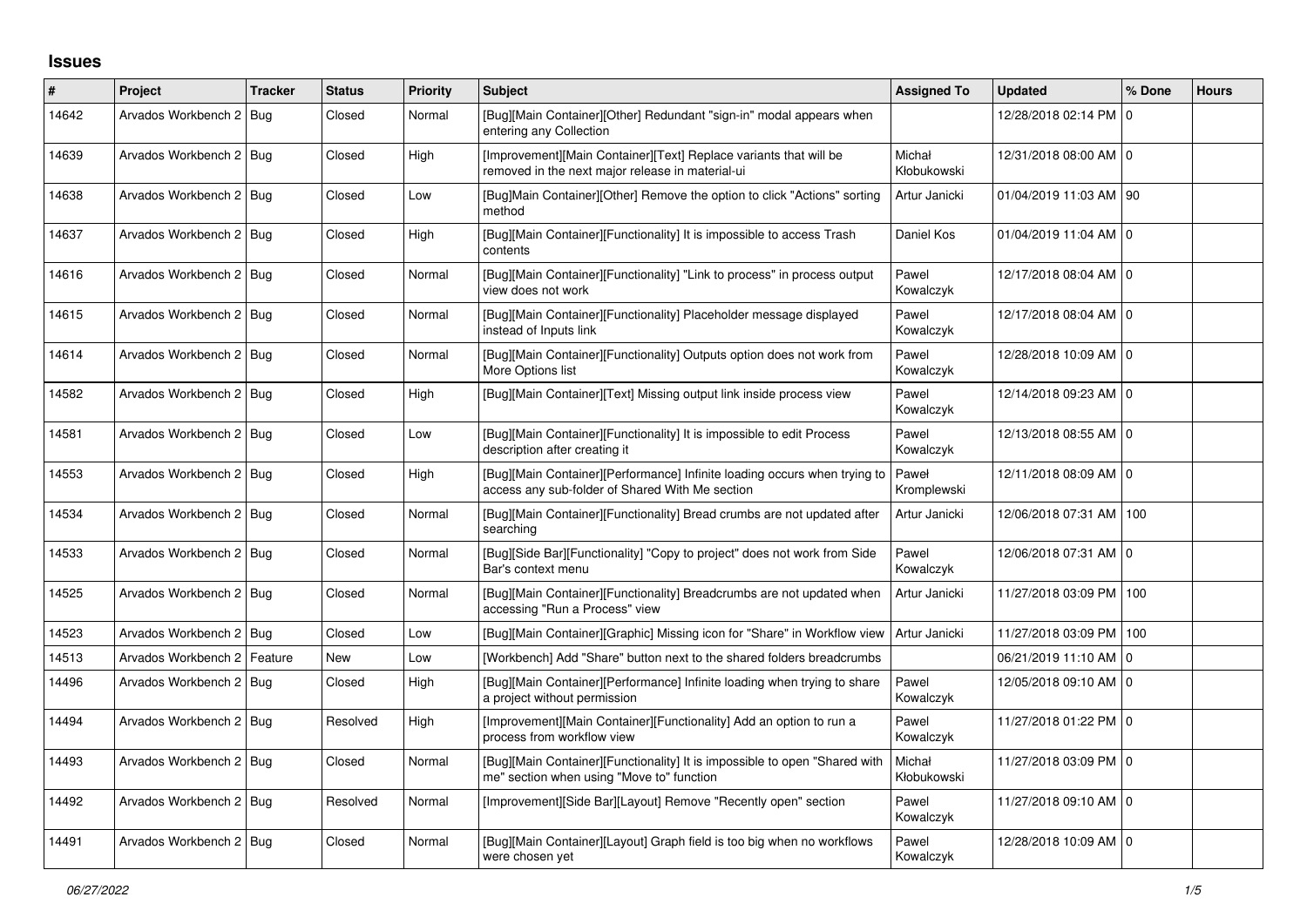| #     | Project                   | <b>Tracker</b> | <b>Status</b> | <b>Priority</b> | <b>Subject</b>                                                                                                                      | <b>Assigned To</b>    | <b>Updated</b>            | % Done | <b>Hours</b> |
|-------|---------------------------|----------------|---------------|-----------------|-------------------------------------------------------------------------------------------------------------------------------------|-----------------------|---------------------------|--------|--------------|
| 14489 | Arvados Workbench 2   Bug |                | Closed        | Normal          | [Bug][Main Container][Layout] More Options modal persists after using<br>browser's "back" option                                    | Pawel<br>Kowalczyk    | 12/28/2018 10:10 AM 0     |        |              |
| 14422 | Arvados Workbench 2   Bug |                | Closed        | Low             | [Bug][Functionality][Main Container] Item sorting in "copy to project"<br>modal is improper                                         | Artur Janicki         | 11/06/2018 11:57 AM   90  |        |              |
| 14421 | Arvados Workbench 2   Bug |                | Resolved      | Normal          | [Bug][Main Container][Functionality] "Last modified" filtering does not<br>work properly                                            | Paweł<br>Kromplewski  | 11/13/2018 02:14 PM 0     |        |              |
| 14420 | Arvados Workbench 2   Bug |                | Closed        | Normal          | [Bug][Main Container][Graphic] Graph underline is misplaced after<br>triggering Details panel when creating a workflow              | Paweł<br>Kromplewski  | 11/20/2018 02:27 PM 0     |        |              |
| 14416 | Arvados Workbench 2   Bug |                | Closed        | Normal          | [Bug][Top Bar][Functionality] Search Results only shows records from<br>main Projects folder                                        |                       | 11/02/2018 08:02 AM 0     |        |              |
| 14404 | Arvados Workbench 2   Bug |                | Resolved      | Normal          | [Bug][Top Bar][Functionality] Search button in the Search Bar does not<br>work                                                      | Artur Janicki         | 10/30/2018 12:08 PM 100   |        |              |
| 14402 | Arvados Workbench 2   Bug |                | Closed        | Urgent          | [Bug][Main Container][Functionality] Creating a new Project or Collection<br>anywhere in the app creates it in main Projects folder | Pawel<br>Kowalczyk    | 10/30/2018 01:16 PM 0     |        |              |
| 14401 | Arvados Workbench 2   Bug |                | Closed        | Low             | [Bug][Main Container][Layout] Inconsistent sequence of More Options<br>menu items                                                   | Artur Janicki         | 11/08/2018 08:28 AM   100 |        |              |
| 14400 | Arvados Workbench 2   Bug |                | Closed        | Normal          | [Bug][Side Bar][Functionality] View Details shows no data if triggered as<br>a first thing in a fresh session                       | Pawel<br>Kowalczyk    | 11/06/2018 11:57 AM   0   |        |              |
| 14392 | Arvados Workbench 2   Bug |                | Closed        | Normal          | [Bug][Main Container][Functionality] Workflows search engine is case<br>sensitive                                                   | Michał<br>Kłobukowski | 10/23/2018 12:18 PM 0     |        |              |
| 14376 | Arvados Workbench 2   Bug |                | Closed        | Low             | [Bug][Top Bar][Text] Improper name for "Save" button in Advanced<br>Search                                                          |                       | 10/23/2018 07:23 AM 0     |        |              |
| 14356 | Arvados Workbench 2   Bug |                | Closed        | High            | [Bug][Top Bar][Functionality] It is possible to save a Search query without   Pawel<br>the key, value or both                       | Kowalczyk             | 10/23/2018 12:18 PM   0   |        |              |
| 14355 | Arvados Workbench 2   Bug |                | Closed        | Normal          | [Bug][Main Container][Functionality] Missing option for Projects to trigger<br>View Details panel from More Options list            | Pawel<br>Kowalczyk    | 10/19/2018 07:13 AM   0   |        |              |
| 14354 | Arvados Workbench 2   Bug |                | Closed        | High            | [Bug][Main Container][Functionality] Triggering View Details from More<br>Options lists does not work                               | Pawel<br>Kowalczyk    | 10/19/2018 07:22 AM 0     |        |              |
| 14353 | Arvados Workbench 2   Bug |                | Closed        | Urgent          | [Bug][Main Container][Functionality] A file inside a Collection disappears<br>if the user changes its name using SPACE button       | Daniel Kos            | 10/23/2018 12:18 PM 0     |        |              |
| 14351 | Arvados Workbench 2   Bug |                | Resolved      | Low             | [Improvement][Main Container][Functionality] Editing Collection's files<br>names can be smoother                                    | Daniel Kos            | 10/26/2018 07:04 AM I 0   |        |              |
| 14350 | Arvados Workbench 2   Bug |                | Closed        | Normal          | [Bug][Main Container][Layout] More Options icon is misplaced in<br>Collection view                                                  | Pawel<br>Kowalczyk    | 10/18/2018 07:06 AM 0     |        |              |
| 14320 | Arvados Workbench 2 Bug   |                | Closed        | Low             | [Bug][Main Container][Graphic] Improper alert color when creating a new<br>item                                                     | Pawel<br>Kowalczyk    | 11/02/2018 08:04 AM 0     |        |              |
| 14319 | Arvados Workbench 2 Bug   |                | Closed        | High            | [Bug][Main Container][Functionality] An error occurs when trying to<br>browse the contents of a Project in Trash                    | Artur Janicki         | 11/08/2018 08:01 AM   100 |        |              |
| 14318 | Arvados Workbench 2   Bug |                | Closed        | Urgent          | [Bug][Side Bar][Functionality] "+New" button is missing in several places                                                           | Pawel<br>Kowalczyk    | 10/19/2018 07:22 AM   0   |        |              |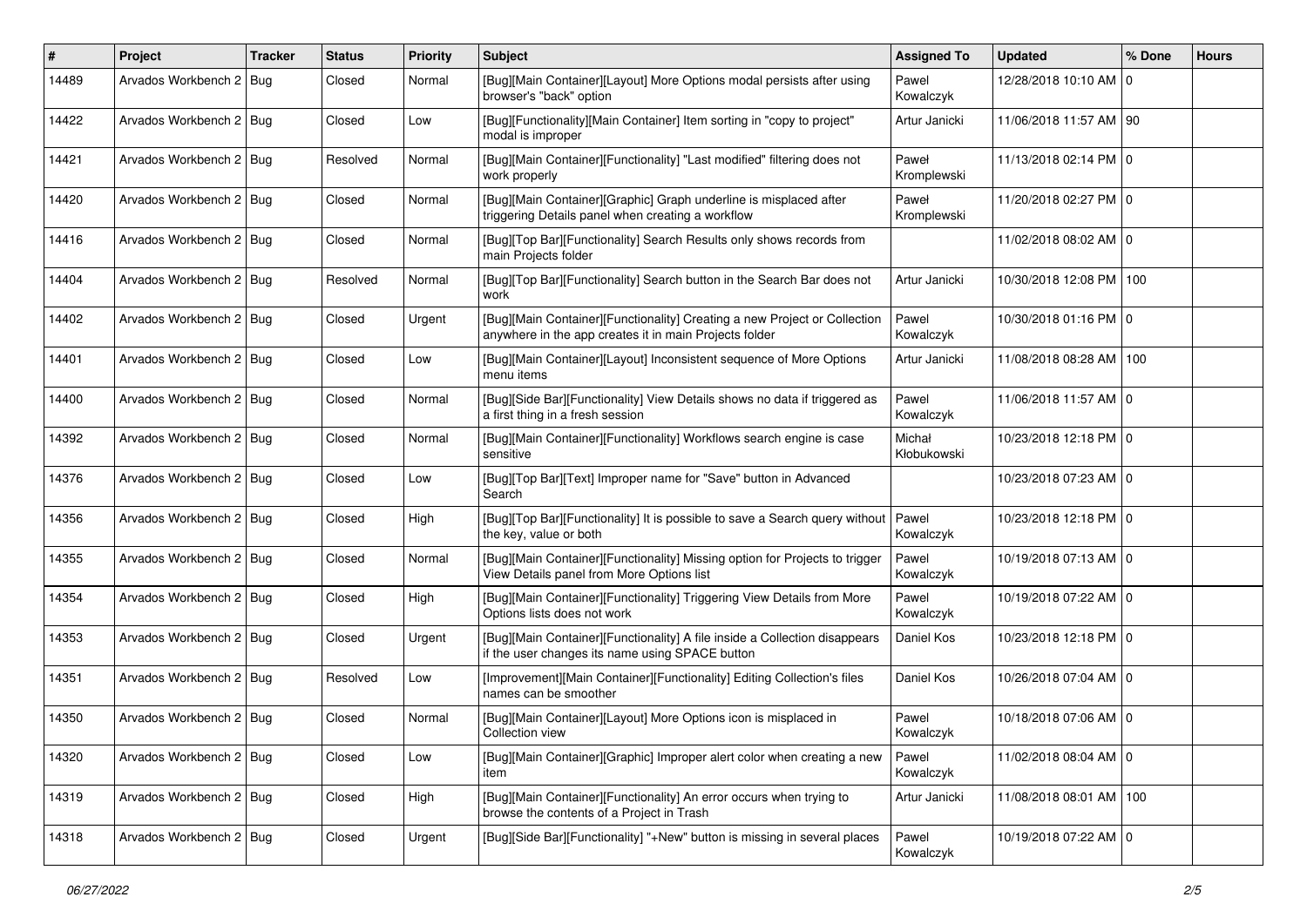| $\#$  | Project                   | <b>Tracker</b> | <b>Status</b> | <b>Priority</b> | <b>Subject</b>                                                                                                                        | <b>Assigned To</b>    | <b>Updated</b>          | % Done | <b>Hours</b> |
|-------|---------------------------|----------------|---------------|-----------------|---------------------------------------------------------------------------------------------------------------------------------------|-----------------------|-------------------------|--------|--------------|
| 14317 | Arvados Workbench 2       | <b>Bug</b>     | Closed        | Low             | [Bug][Main Container][Layout] A flicker can be observed when accessing<br>an empty Trash                                              | Artur Janicki         | 11/13/2018 08:09 AM     | 100    |              |
| 14316 | Arvados Workbench 2   Bug |                | Closed        | Normal          | [Improvement][Main Container][Functionality] An "info" message should<br>be displayed after a collection has been successfully copied | Artur Janicki         | 10/30/2018 12:05 PM     | 100    |              |
| 14315 | Arvados Workbench 2   Bug |                | Closed        | Normal          | [Bug][Main Container][Layout] Name column in Trash view is to wide                                                                    | Artur Janicki         | 11/08/2018 08:28 AM     | 100    |              |
| 14314 | Arvados Workbench 2   Bug |                | Closed        | Normal          | [Bug][Side Bar][Layout] Minimum size for Side Bar should be smaller                                                                   | Pawel<br>Kowalczyk    | 10/15/2018 06:54 AM   0 |        |              |
| 14310 | Arvados Workbench 2   Bug |                | Closed        | High            | [Bug][Main Container][Functionality] An error occurs when trying to<br>upload a big file into the collection                          | Daniel Kos            | 11/27/2018 03:08 PM 0   |        |              |
| 14309 | Arvados Workbench 2   Bug |                | Closed        | Normal          | [Bug][Main Container][Functionality] Details panel shows hard coded<br>values                                                         | Daniel Kos            | 10/24/2018 06:56 AM 0   |        |              |
| 14279 | Arvados Workbench 2   Bug |                | Closed        | Low             | [Bug][Main Container][Accessibility] Tooltip appears again after closing<br>collection's More Options list                            | Artur Janicki         | 11/08/2018 08:10 AM     | 100    |              |
| 14268 | Arvados Workbench 2   Bug |                | Resolved      | Normal          | [Bug][Main Container][Functionality] Item type Filters do not work in<br>Shared With Me main menu                                     | Michał<br>Kłobukowski | 11/13/2018 01:23 PM 0   |        |              |
| 14267 | Arvados Workbench 2   Bug |                | Closed        | Normal          | [Bug][Main Container][Accessibility] The user has to use the TAB key<br>twice to browse through Filters                               | Pawel<br>Kowalczyk    | 10/25/2018 07:08 AM   0 |        |              |
| 14266 | Arvados Workbench 2   Bug |                | Closed        | Normal          | [Bug][Collection][Functionality] It is impossible to upload data into a<br>created collection                                         | Daniel Kos            | 10/02/2018 12:52 PM   0 |        |              |
| 14265 | Arvados Workbench 2   Bug |                | Closed        | Low             | [Bug][Top Bar][Graphic] Search icon in Search bar is misplaced                                                                        | Daniel Kos            | 10/02/2018 12:01 PM 0   |        |              |
| 14252 | Arvados Workbench 2   Bug |                | Closed        | Normal          | [Bug][Main Container][Functionality] Redundant functionality to add own<br>items to Shared With Me                                    | Michał<br>Kłobukowski | 11/20/2018 02:27 PM 0   |        |              |
| 14250 | Arvados Workbench 2   Bug |                | Closed        | High            | [Bug][Log In][Graphic] A flicker can be observed when logging in                                                                      | Daniel Kos            | 10/25/2018 07:09 AM   0 |        |              |
| 14249 | Arvados Workbench 2   Bug |                | Closed        | Normal          | [Bug][Log In][Text] Misspelled title on Log In page                                                                                   | Pawel<br>Kowalczyk    | 10/03/2018 11:48 AM   0 |        |              |
| 14222 | Arvados Workbench 2   Bug |                | Closed        | Normal          | [Bug][Main Container][Layout] Context menu is opened in a wrong spot<br>when opened with ENTER key                                    | Michał<br>Kłobukowski | 09/27/2018 06:54 AM   0 |        |              |
| 14221 | Arvados Workbench 2   Bug |                | Closed        | High            | [Bug][Main Container][Functionality] User is moved to Shared with me<br>after opening a project in Trash                              | Michał<br>Kłobukowski | 09/27/2018 06:57 AM O   |        |              |
| 14220 | Arvados Workbench 2   Bug |                | Closed        | Low             | [Bug][Top Bar][Missing tooltip for Search icon                                                                                        | Pawel<br>Kowalczyk    | 09/18/2018 01:30 PM O   |        |              |
| 14219 | Arvados Workbench 2   Bug |                | Closed        | Normal          | [Bug][Main Container][Text] Missing tooltip for "Filters" icon                                                                        | Pawel<br>Kowalczyk    | 09/18/2018 01:30 PM 0   |        |              |
| 14218 | Arvados Workbench 2   Bug |                | Closed        | Low             | [Bug][Side Bar][Graphic] Inconsistent highlight coloring for "+New" button                                                            |                       | 09/18/2018 12:43 PM O   |        |              |
| 14209 | Arvados Workbench 2   Bug |                | Closed        | Low             | [Bug][Main Container][Functionality] Redundant functionality to add item<br>to Trash when already in Trash                            | Michał<br>Kłobukowski | 09/27/2018 06:55 AM   0 |        |              |
| 14208 | Arvados Workbench 2   Bug |                | Resolved      | High            | [Bug][Main Container][Functionality] Infinite loading occurs when trying to<br>change the Collection name from Trash View             | Daniel Kos            | 09/18/2018 01:31 PM   0 |        |              |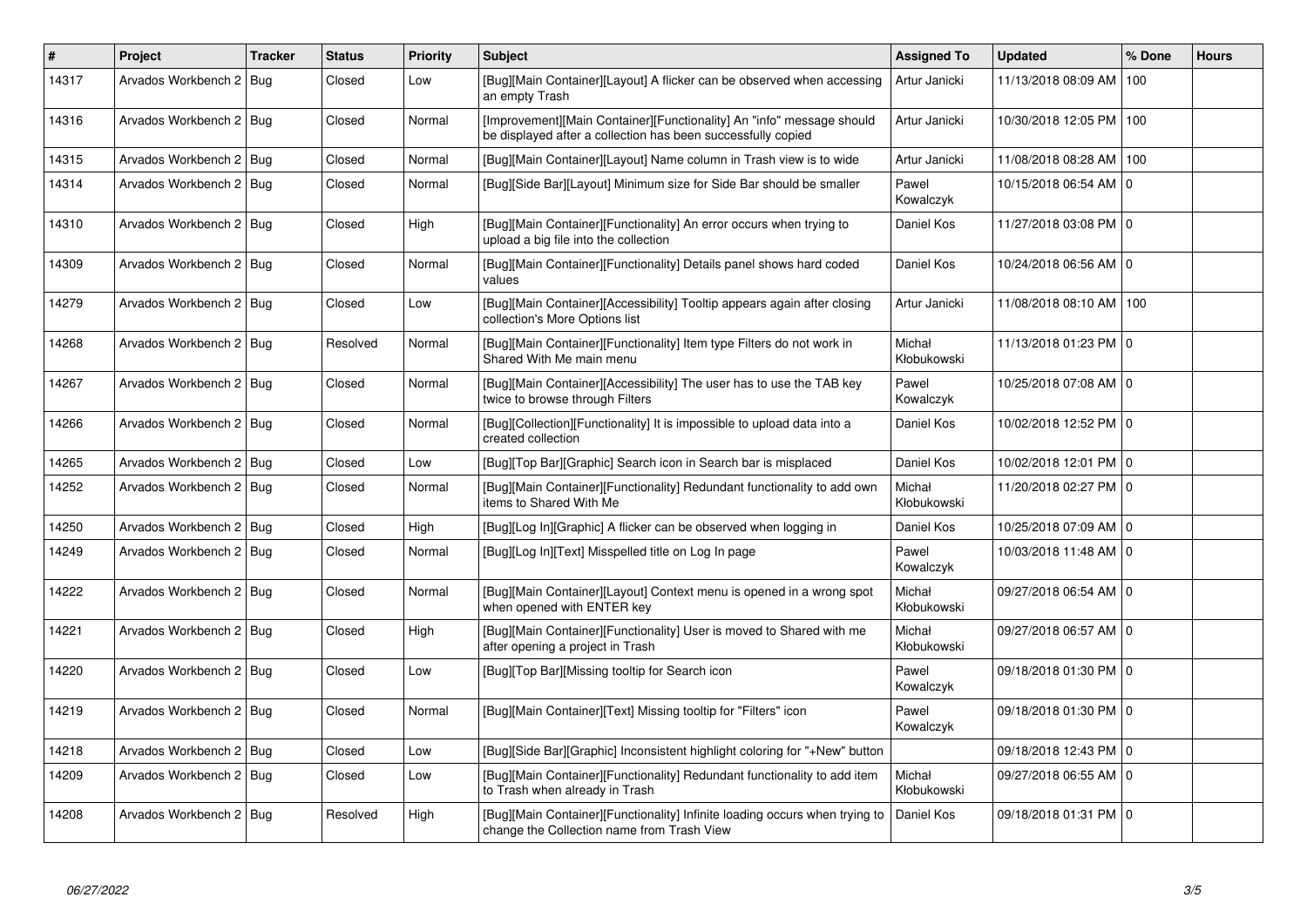| #     | Project                   | <b>Tracker</b> | <b>Status</b> | <b>Priority</b> | <b>Subject</b>                                                                                                                 | <b>Assigned To</b>    | <b>Updated</b>           | % Done      | <b>Hours</b> |
|-------|---------------------------|----------------|---------------|-----------------|--------------------------------------------------------------------------------------------------------------------------------|-----------------------|--------------------------|-------------|--------------|
| 14207 | Arvados Workbench 2   Bug |                | Closed        | Normal          | [Bug][Main Container][Functionality] Collection "Add to favorites" does<br>not work when trying to perform it from Trash       | Michał<br>Kłobukowski | 09/27/2018 06:56 AM      | $\mathbf 0$ |              |
| 14206 | Arvados Workbench 2   Bug |                | Closed        | Low             | [Bug][Main Container][Accessibility] Icons' descriptions are not displayed<br>when using TAB hover                             | Pawel<br>Kowalczyk    | 09/18/2018 01:30 PM 0    |             |              |
| 14205 | Arvados Workbench 2   Bug |                | Closed        | Low             | [Improvement][Side Bar][Layout] Move the "+New" button to the left                                                             | Artur Janicki         | 09/18/2018 06:57 AM   90 |             |              |
| 14195 | Arvados Workbench 2   Bug |                | Closed        | Low             | [Improvement][Main Container][Layout] Length of collection name can<br>alter the layout in certain circumstances               | Artur Janicki         | 12/28/2018 10:09 AM      | 100         |              |
| 14191 | Arvados Workbench 2   Bug |                | Closed        | Normal          | [Bug][Side Bar][Functionality] Expand/Collapse functionality does not<br>work on 2nd level items                               |                       | 09/10/2018 02:32 PM 0    |             |              |
| 14187 | Arvados Workbench 2   Bug |                | Closed        | Low             | [Bug][Side Bar][Functionality] The Side Bar items are not sorted<br>numerically                                                | Michał<br>Kłobukowski | 09/28/2018 07:07 AM 0    |             |              |
| 14185 | Arvados Workbench 2   Bug |                | Closed        | Normal          | [Bug][Side Bar][Performance] A page flicker can be observed when<br>accessing any of the Side Bar sub-menus for the first time | Michał<br>Kłobukowski | 09/26/2018 01:59 PM   0  |             |              |
| 14183 | Arvados Workbench 2   Bug |                | Closed        | Low             | [Bug][Main Container][Layout] Layout can be altered when accessing<br>"Creating a collection with selected"                    | Pawel<br>Kowalczyk    | 09/11/2018 09:36 AM 0    |             |              |
| 14180 | Arvados Workbench 2   Bug |                | Closed        | Normal          | [Bug][Main Container][Text] Missing tooltip for Restore icon in Trash View                                                     | Pawel<br>Kowalczyk    | 09/18/2018 01:31 PM 0    |             |              |
| 14179 | Arvados Workbench 2   Bug |                | Closed        | Normal          | [Bug][Main Container][Layout] Trash View layout is re-arranged when no<br>search results are found                             | Michał<br>Kłobukowski | 09/25/2018 03:07 PM 0    |             |              |
| 14178 | Arvados Workbench 2   Bug |                | Closed        | Normal          | [Bug][Main Container][Text] Missing tooltip for More Options icons                                                             | Pawel<br>Kowalczyk    | 09/18/2018 01:30 PM 0    |             |              |
| 14166 | Arvados Workbench 2   Bug |                | Closed        | Low             | [Bug][Top Bar][Text] Description for "?" is missing                                                                            | Pawel<br>Kowalczyk    | 09/06/2018 09:26 AM 0    |             |              |
| 14165 | Arvados Workbench 2   Bug |                | Closed        | Low             | [Bug][Top Bar][Text] Description for "i" icon is missing                                                                       | Pawel<br>Kowalczyk    | 09/06/2018 09:26 AM 0    |             |              |
| 14164 | Arvados Workbench 2   Bug |                | Closed        | Low             | [Bug][Main Container][Layout] Using the Details panel when in Trash<br>view, disrupts the Layout slightly                      | Michał<br>Kłobukowski | 09/18/2018 01:31 PM 0    |             |              |
| 14163 | Arvados Workbench 2   Bug |                | Closed        | Normal          | [Bug][Main Container][Performance] A screen flicker can be observed<br>when accessing Trash                                    | Michał<br>Kłobukowski | 09/27/2018 07:03 AM   0  |             |              |
| 14146 | Arvados Workbench 2   Bug |                | Closed        | Low             | [Improvement][New Project][Text] Inconsistent naming between "New<br>Project" and menu it triggers                             | Pawel<br>Kowalczyk    | 09/05/2018 11:08 AM 0    |             |              |
| 14145 | Arvados Workbench 2   Bug |                | Closed        | Normal          | [Bug][Main Container][Graphic] Buttons under "Projects" sub-menu have<br>improper highlight when using TAB button              | Michal<br>Komorowski  | 09/05/2018 07:39 AM   0  |             |              |
| 14144 | Arvados Workbench 2   Bug |                | Closed        | Low             | [Bug][Side Bar][Text] "Recent open" sub-menu title does not have the<br>correct form                                           | Pawel<br>Kowalczyk    | 09/05/2018 11:08 AM 0    |             |              |
| 14143 | Arvados Workbench 2   Bug |                | Closed        | High            | [Bug][Side Bar][Functionality] "Recent open" sub-menu is not available                                                         | Michal<br>Komorowski  | 09/05/2018 07:39 AM 0    |             |              |
| 14142 | Arvados Workbench 2   Bug |                | Closed        | High            | [Bug][Side Bar][Functionality] "Workflows" sub-menu is not available                                                           | Michal<br>Komorowski  | 09/05/2018 07:39 AM   0  |             |              |